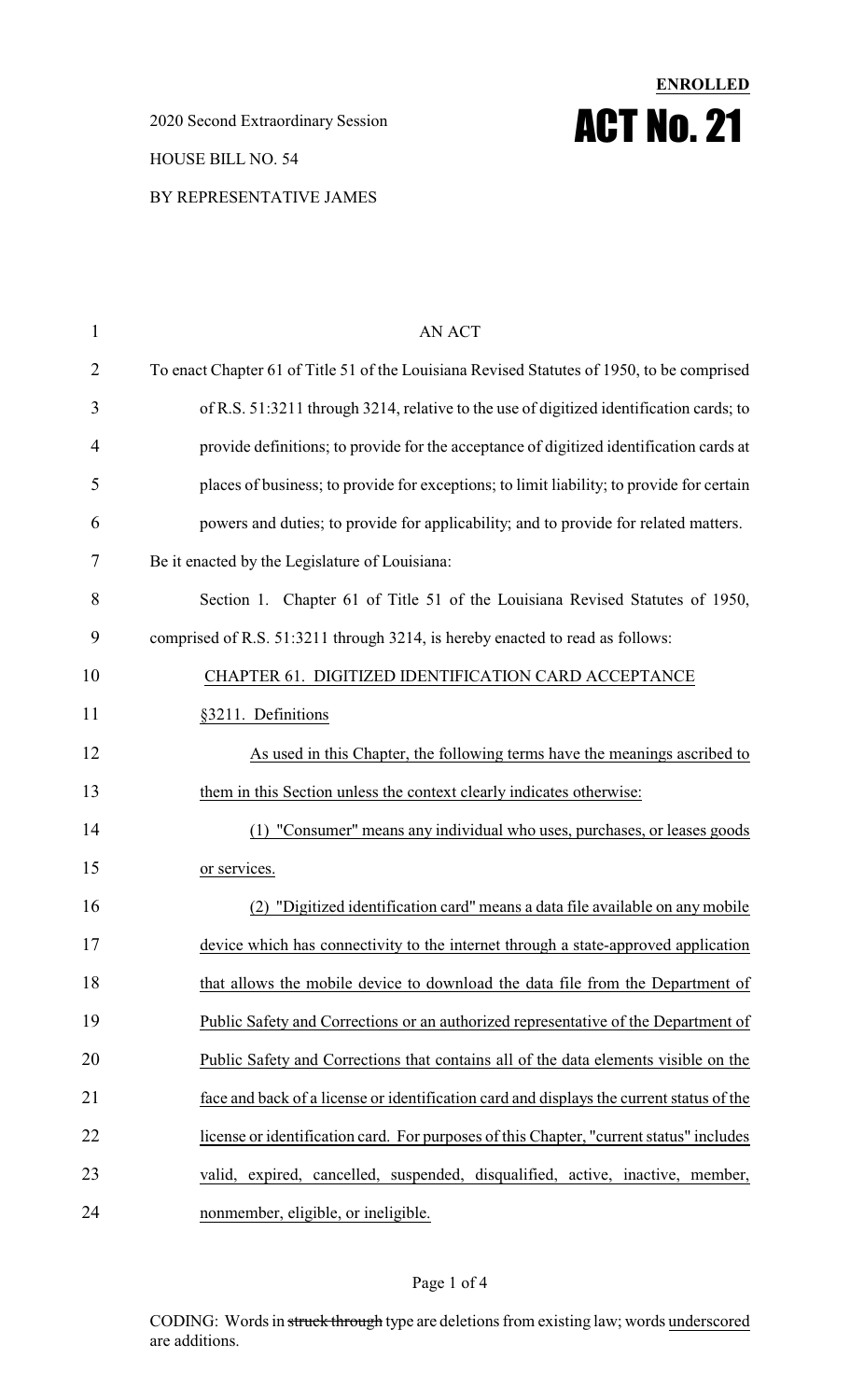### HB NO. 54 **ENROLLED**

| $\mathbf{1}$   | "Person" means any individual, firm, partnership, corporation,<br>(3)                   |
|----------------|-----------------------------------------------------------------------------------------|
| $\overline{2}$ | association, union, public or private education institution, or other organization,     |
| 3              | including but not limited to a bar or restaurant that is engaged in trade or commerce   |
| 4              | within the geographic boundaries of this state.                                         |
| 5              | (4) "Trade" or "commerce" means the advertising, offering for sale, sale, or            |
| 6              | distribution of any services, including educational services, and any property,         |
| 7              | corporeal or incorporeal, immovable or movable, and any other article, commodity,       |
| 8              | or thing of value wherever situated, and includes any trade or commerce directly or     |
| 9              | indirectly affecting the people of this state.                                          |
| 10             | §3212. Digitized identification card acceptance; limitation of liability                |
| 11             | A. When a person requests a consumer to produce valid identification for the            |
| 12             | purpose of furnishing proof of the consumer's identification or age, the person shall   |
| 13             | accept a state-issued digitized identification card as a valid form of identification.  |
| 14             | B. A digital copy, photograph, or image of a digitized identification card              |
| 15             | which is not downloaded through a state-approved application on a mobile device         |
| 16             | shall not be considered a valid digitized identification card as provided for by this   |
| 17             | Chapter.                                                                                |
| 18             | C. The display of a digitized identification card does not serve as consent or          |
| 19             | authorization for a person to search, view, or access any other data or application on  |
| 20             | the consumer's mobile device. When a consumer presents his mobile device to a           |
| 21             | person for the purpose of displaying a digitized identification card, the person shall  |
| 22             | promptly return the mobile device to the consumer once the person has had an            |
| 23             | opportunity to verify the identity or age of the consumer and the current status of the |
| 24             | license or identification card.                                                         |
| 25             | D.(1) Under no circumstances shall this state, or any of its agencies, be held          |
| 26             | liable in any manner legally or otherwise as a result of the use or misuse of a         |
| 27             | digitized identification card.                                                          |
| 28             | (2) Under no circumstances shall a private business, legal entity, or person            |
| 29             | be held liable in any manner legally or otherwise as a result of the use or misuse of   |
| 30             | a digitized identification card.                                                        |

# Page 2 of 4

CODING: Words in struck through type are deletions from existing law; words underscored are additions.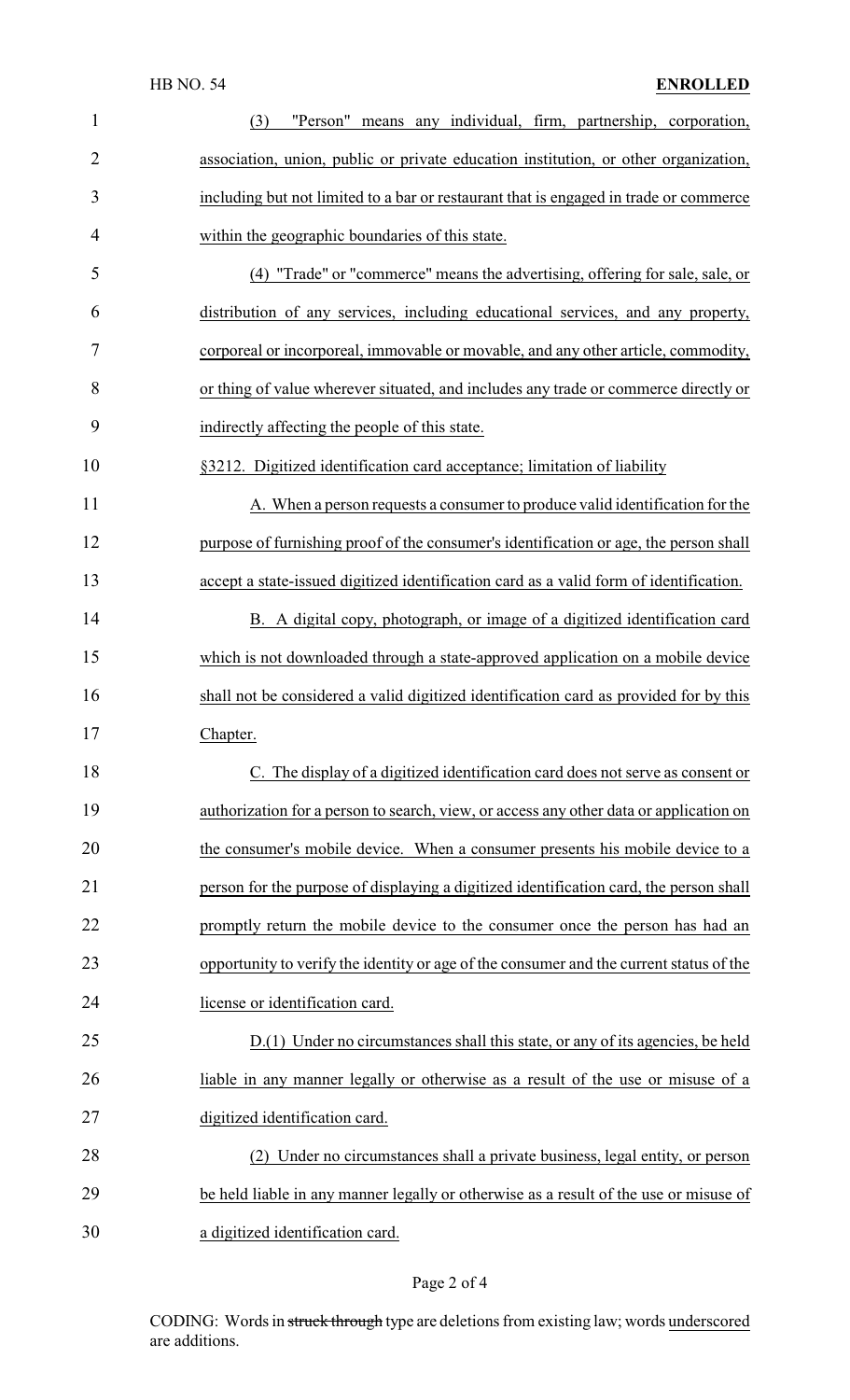| $\mathbf{1}$   | §3213. Powers and duties                                                               |
|----------------|----------------------------------------------------------------------------------------|
| $\overline{2}$ | The Louisiana Gaming Control Board, the Louisiana State Racing                         |
| 3              | Commission, and the office of alcohol and tobacco control have authority to take       |
| 4              | actions, not inconsistent with law, as deemed necessary to ensure a respective         |
| 5              | licensee's compliance with the provisions of this Chapter.                             |
| 6              | §3214. Limitations of applicability                                                    |
| 7              | A. The provisions of this Chapter do not apply to a location of business in            |
| 8              | the state of Louisiana where a physical copy of an individual's current driver's       |
| 9              | license, valid passport, or visa issued by the federal government or another country   |
| 10             | or nation, or other card of identity is held in compliance with state or federal law.  |
| 11             | B. Notwithstanding any other provision of law to the contrary, the provisions          |
| 12             | of this Chapter do not apply to the following:                                         |
| 13             | (1) A federally insured depository institution that is organized under the laws        |
| 14             | of this state, another state, or the United States. However, a federally insured       |
| 15             | depository institution may, at its option, accept a digitized identification card as a |
| 16             | valid form of identification.                                                          |
| 17             | (2) An entity licensed pursuant to the provisions of Title 27 of the Louisiana         |
| 18             | Revised Statutes of 1950, including but not limited to a casino, official gaming       |
| 19             | establishment, or other establishment providing gaming operations. However, such       |
| 20             | licensee may, at its option, accept a digitized identification card as a valid form of |
| 21             | identification.                                                                        |
| 22             | (3) An entity licensed pursuant to the provisions of Chapter 4 of Title 4 of           |
| 23             | the Louisiana Revised Statutes of 1950. However, such licensee may, at its option,     |
| 24             | accept a digitized identification card as a valid form of identification.              |
| 25             | (4) A person validating identification for notarial acts involving immovable           |
| 26             | property, authentic acts, testaments or codicils thereto, trust instruments or         |
| 27             | acknowledgments thereof, donations inter vivos, matrimonial agreements or              |
| 28             | acknowledgments thereof, and acts modifying, waiving, or extinguishing an              |
| 29             | obligation of final spousal support or acknowledgments thereof. However, a notary      |

# Page 3 of 4

CODING: Words in struck through type are deletions from existing law; words underscored are additions.